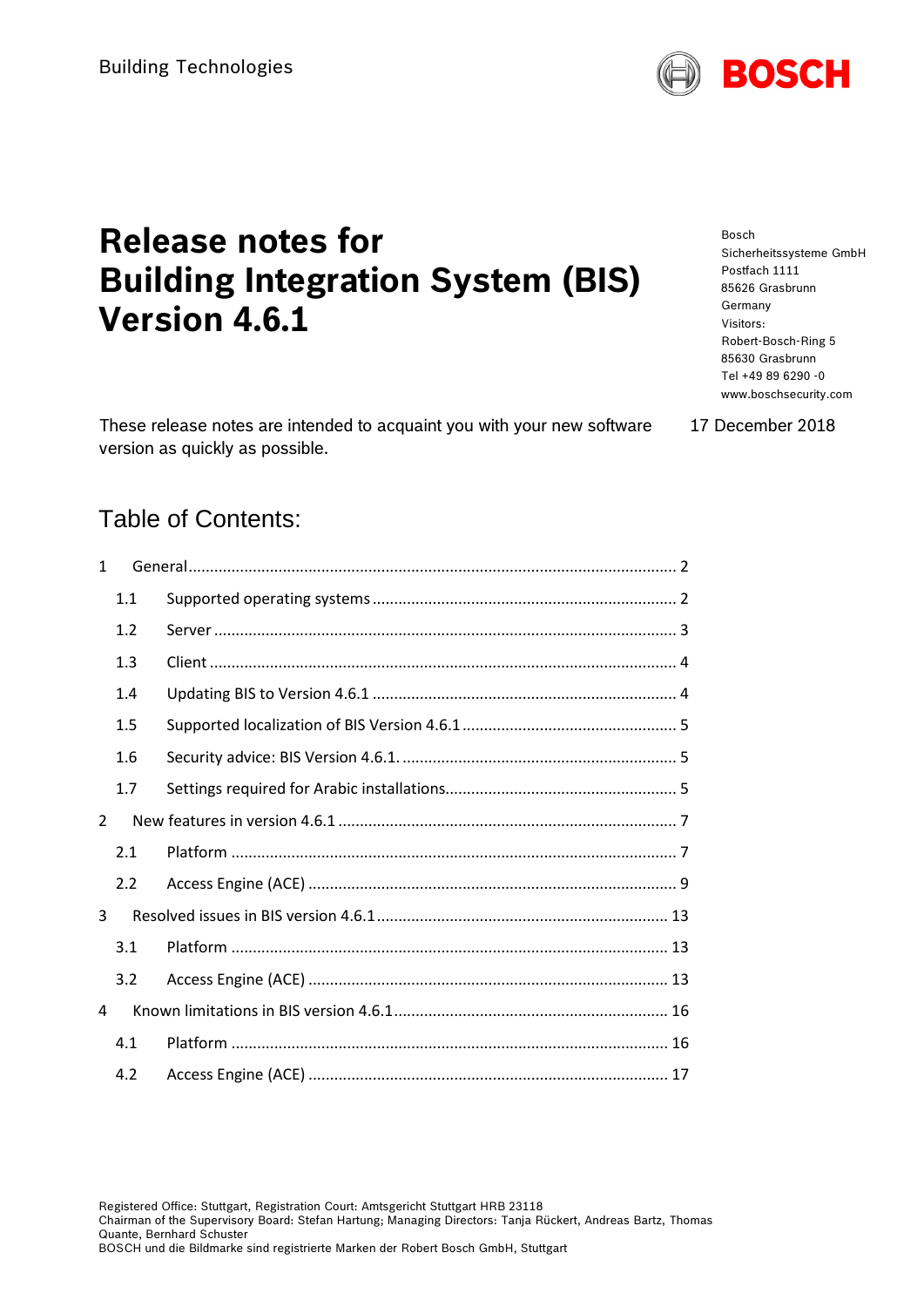

# <span id="page-1-0"></span>**1 General**

Page 2 of 18

# <span id="page-1-1"></span>*1.1 Supported operating systems*

The BIS system runs on these operating systems:

|                                   | <b>BIS</b>                                          | <b>BIS</b>                          | <b>BIS</b>    | <b>BIS VIE Client</b> |  |
|-----------------------------------|-----------------------------------------------------|-------------------------------------|---------------|-----------------------|--|
|                                   | Login<br><b>Server</b>                              | <b>Connection</b><br><b>Servers</b> | <b>Client</b> |                       |  |
| Windows 7 SP1                     | Yes                                                 | Yes                                 | <b>Yes</b>    | <b>Not</b>            |  |
| $(32 \text{ bit})$                |                                                     |                                     |               | recommended           |  |
| Professional or                   |                                                     |                                     |               |                       |  |
| Enterprise                        |                                                     |                                     |               |                       |  |
| Windows 7 SP1                     | Yes                                                 | Yes                                 | Yes           | <b>Not</b>            |  |
| $(64 \text{ bit})$                |                                                     |                                     |               | recommended           |  |
| Professional or                   |                                                     |                                     |               |                       |  |
| Enterprise                        |                                                     |                                     |               |                       |  |
| Windows 8.1 (32)                  | <b>No</b>                                           | No                                  | Yes           | <b>Not</b>            |  |
| bit) Professional or              |                                                     |                                     |               | recommended           |  |
| Enterprise                        |                                                     |                                     |               |                       |  |
| Windows 8.1 (64                   | Yes                                                 | Yes                                 | Yes           | Yes                   |  |
| bit) Professional or              |                                                     |                                     |               |                       |  |
| Enterprise                        |                                                     |                                     |               |                       |  |
| Windows 10 (64                    | Yes                                                 | Yes                                 | Yes           | Yes                   |  |
| bit, Enterprise<br>LTSB - Version |                                                     |                                     |               |                       |  |
| 1607)                             |                                                     |                                     |               |                       |  |
| Windows 10 (64                    | <b>No</b>                                           | <b>No</b>                           | Yes           | Yes                   |  |
| bit, Pro)                         |                                                     |                                     |               |                       |  |
|                                   |                                                     |                                     |               |                       |  |
| <b>Windows Server</b>             | Yes                                                 | Yes                                 | Yes           | No                    |  |
| 2008 R2 SP1                       | Note that Version 4.6.1 will be the last version to |                                     |               |                       |  |
| (64bit) Standard or               | support Windows Server 2008 R2                      |                                     |               |                       |  |
| Datacenter (*)                    |                                                     |                                     |               |                       |  |
| <b>Windows Server</b>             | Yes                                                 | Yes                                 | Yes           | No                    |  |
| 2012 R2 SP1                       |                                                     |                                     |               |                       |  |
| (64bit) Standard or               |                                                     |                                     |               |                       |  |
| Datacenter (*)                    |                                                     |                                     |               |                       |  |
| <b>Windows Server</b>             | Yes                                                 | Yes                                 | Yes           | No                    |  |
| 2016 (64bit)                      |                                                     |                                     |               |                       |  |
| Standard or                       |                                                     |                                     |               |                       |  |
| Datacenter (*)                    |                                                     |                                     |               |                       |  |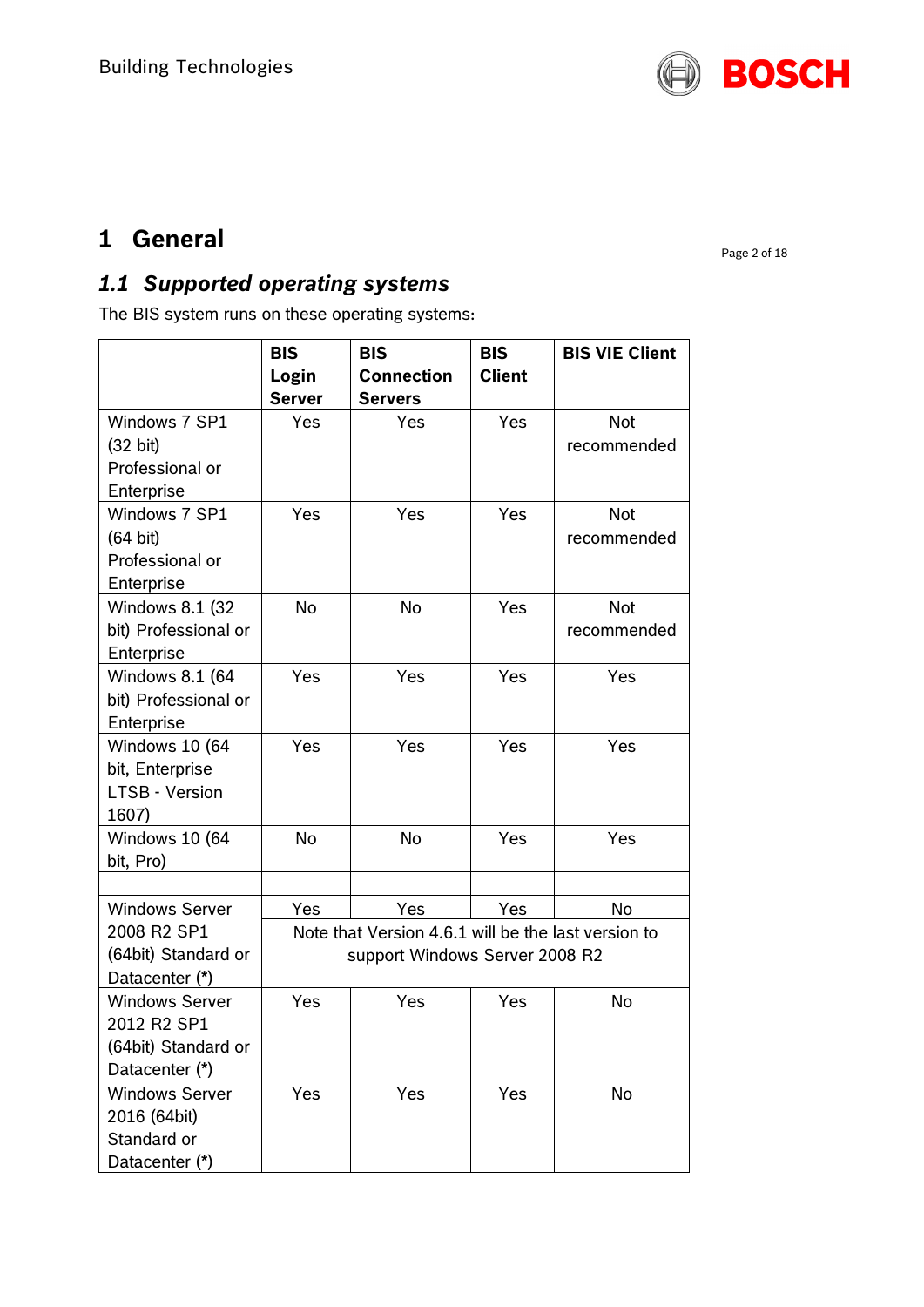

Page 3 of 18

(\*) Not as domain controller

# <span id="page-2-0"></span>*1.2 Server*

The following are the hardware and software requirements for a BIS server

| Supporting Software on   | IIS 7.0 or 7.5 for Windows 7 and Windows 2008 Server R2<br>$\bullet$                        |  |  |  |
|--------------------------|---------------------------------------------------------------------------------------------|--|--|--|
| Windows and              | IIS 8.5 for Windows 8.1 and Windows 2012 Server R2<br>$\bullet$                             |  |  |  |
| <b>Windows Server</b>    | IIS 10 for Windows 10 and Windows 2016 Server<br>$\bullet$                                  |  |  |  |
| <b>Operating Systems</b> |                                                                                             |  |  |  |
|                          |                                                                                             |  |  |  |
|                          | Note: IIS is not necessary on BIS connection servers                                        |  |  |  |
|                          | Internet Explorer 9, 10 or 11 in compatibility mode *                                       |  |  |  |
|                          | .NET for various operating systems:                                                         |  |  |  |
|                          | On Windows 7 and Server 2008: .NET 3.51 and .NET 4.0<br>$\circ$                             |  |  |  |
|                          | On Windows 8.1 and Server 2012: .NET 3.51 and .NET<br>$\Omega$<br>4.5.1 (includes .NET 4.0) |  |  |  |
|                          | On Windows 10: .NET 3.51 and .NET 4.6.1 (includes .NET<br>$\circ$                           |  |  |  |
|                          | 4.0)                                                                                        |  |  |  |
|                          | O On Windows Server 2016: .NET 3.51, .NET 4.6.1 and                                         |  |  |  |
|                          | .NET 4.6.2 (includes .NET 4.0)                                                              |  |  |  |
|                          | Latest drivers and OS updates are highly recommended.                                       |  |  |  |
|                          | If HTML5 is enabled in IE 11, then Video will not be displayed                              |  |  |  |
| Minimum hardware         |                                                                                             |  |  |  |
| requirements             | Intel i5 processor with at least 4 physical cores                                           |  |  |  |
|                          | 8 GB RAM (32 GB recommended)                                                                |  |  |  |
|                          | 200 GB of free hard disk space (SSD recommended)                                            |  |  |  |
|                          | Graphics adapter with                                                                       |  |  |  |
|                          | 256 MB RAM,<br>$\circ$                                                                      |  |  |  |
|                          | a resolution of 1280x1024<br>$\circ$                                                        |  |  |  |
|                          | at least 32 k colors<br>$\circ$                                                             |  |  |  |
|                          | OpenGL® 2.1 and DirectX® 11<br>$\circ$                                                      |  |  |  |
|                          | 1 Gbit/s Ethernet card                                                                      |  |  |  |
|                          | A free USB port or network share for installation files                                     |  |  |  |
|                          |                                                                                             |  |  |  |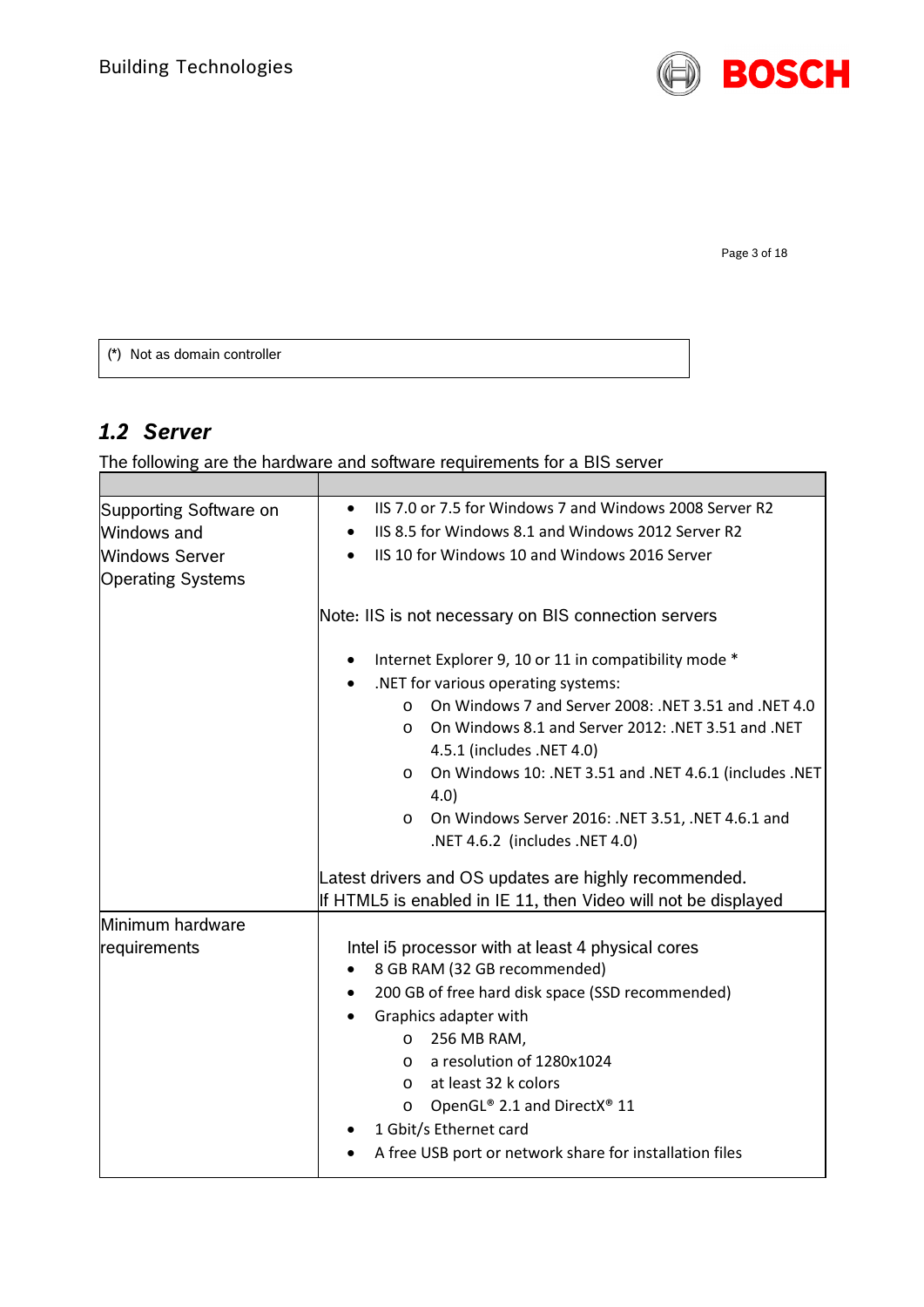

# <span id="page-3-0"></span>*1.3 Client*

The following are the hardware and software requirements for a BIS client

Page 4 of 18

| Supporting Software                                                  | ASP.NET<br>$\bullet$<br>Internet Explorer 9, 10 or 11 in compatibility mode *<br>(Note: The SEE client requires IE 9.0)<br>.NET for various operating systems:<br>On Windows 7: .NET 3.51 (for Video Engine with DiBos), and<br>$\circ$<br>.NET 4.0<br>On Windows 8.1 and Server 2012: .NET 3.51 (for Video Engine<br>$\circ$<br>with DiBos), and .NET 4.5.1 (includes .NET 4.0)<br>On Windows 10: .NET 3.51 and .NET 4.6.1 (includes .NET 4.0)<br>O<br>On Windows Server 2016: .NET 3.51, .NET 4.6.1 and .NET 4.6.2<br>$\circ$<br>(includes .NET 4.0) |  |  |
|----------------------------------------------------------------------|--------------------------------------------------------------------------------------------------------------------------------------------------------------------------------------------------------------------------------------------------------------------------------------------------------------------------------------------------------------------------------------------------------------------------------------------------------------------------------------------------------------------------------------------------------|--|--|
| Minimum hardware<br>requirements                                     | Intel i5 processor (4 Core) or greater<br>٠<br>8GB RAM<br>20GB free hard disk space<br>٠<br>Graphics adapter with 1280 x1024 resolution, 32k colors, 256MB<br>dedicated memory with OpenGL 1.2 or later<br>1 Gbit/s Ethernet card                                                                                                                                                                                                                                                                                                                      |  |  |
| Additional minimum<br>requirements for VIE<br>(Video Engine) clients | No Windows Server operating systems<br>٠<br>Intel i5 processor or higher<br>٠<br>For camera sequencing, virtual matrix or Multiview add 4GB RAM<br>Latest video drivers are highly recommended. Use the Windows dxdiag<br>٠<br>tool to make sure drivers are no more than 1 year old.                                                                                                                                                                                                                                                                  |  |  |

# <span id="page-3-1"></span>*1.4 Updating BIS to Version 4.6.1*

The setup program identifies any currently installed version of BIS.

- If setup detects a version older than BIS 3.0 then the upgrade process is aborted. Setup will prompt you for permission to remove the older and install the new version, but preserving the existing customer configurations.
- If the setup program identifies a currently installed version of 3.0 or higher, then the update will proceed as normal, preserving all customer-specific files and configurations on the same computer. These will be available again upon successful completion.
- Before upgrade BIS to a newer version be sure that all events are written to database.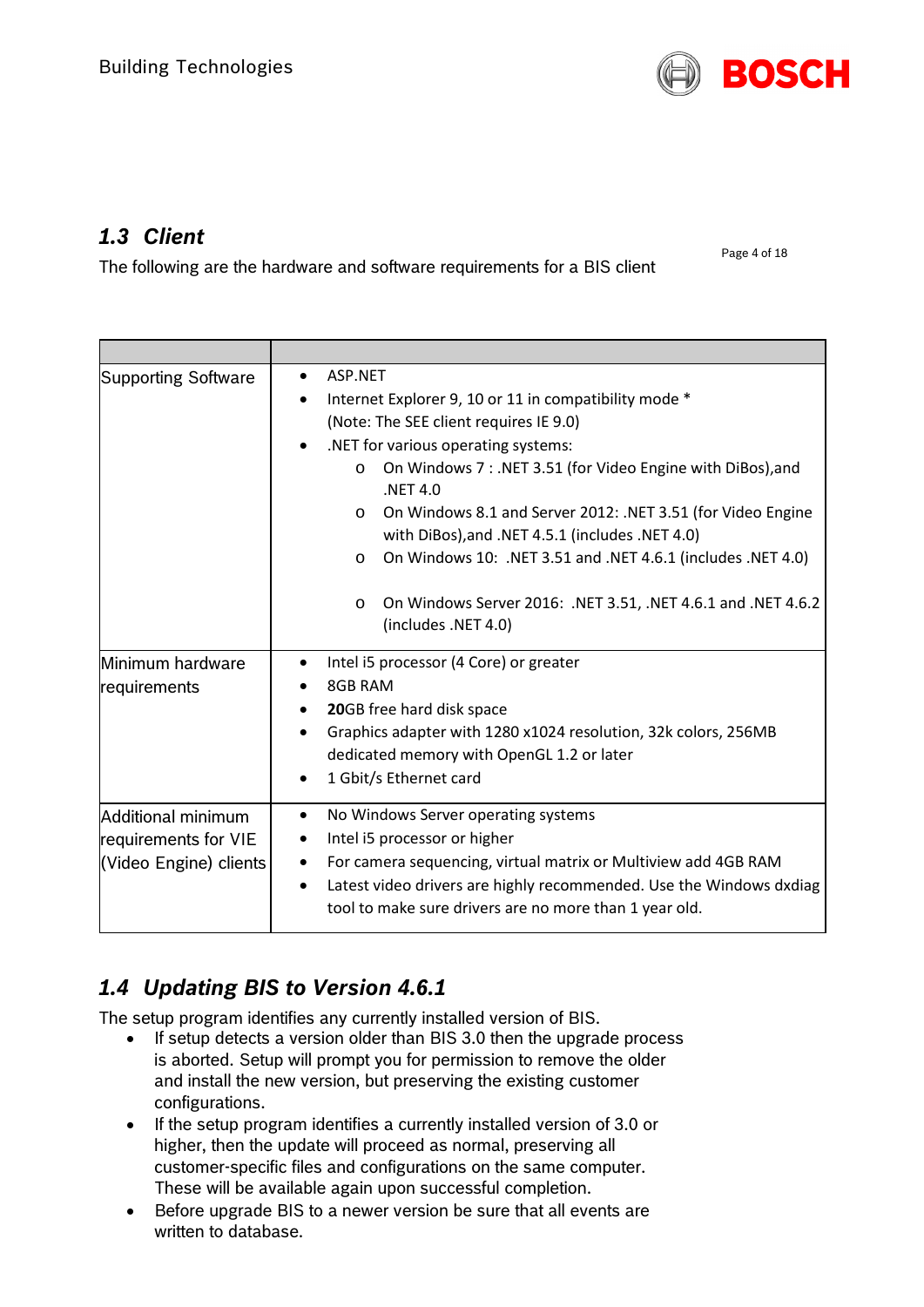

- Check folder MgtS\EventlogEntries
- Upgrade from previous BIS version with SQL server 2005 will not work, need to upgrade to SQL server 2008 R2 or later before upgrading BIS
- If upgrade to 4.6.1 fails and rolls back to the previous version, we recommend that the rolled back version be started manually.

# <span id="page-4-0"></span>*1.5 Supported localization of BIS Version 4.6.1*

BIS 4.6.1 is localized in the following languages:

- English
- German
- Dutch
- Turkish
- Arabic,
- French,
- Hungarian,
- Polish,
- Portuguese,
- Russian, Spanish,
- Chinese (Simplified and Traditional)

# <span id="page-4-1"></span>*1.6 Security advice: BIS Version 4.6.1.*

• **For security reasons it is recommended that you change the default password of the BIS generated user MgtS-Service immediately after installation, using the ChangePassword tool.**

# <span id="page-4-2"></span>*1.7 Settings required for Arabic installations*

Access Engine requires the Windows System Locale to be set to Arabic. Otherwise the Access Engine reports errors, and some dialog controls will show invalid characters instead of Arabic characters.

This is especially important if the operating system was not originally Arabic, and the Arabic language was added by installing a language pack. Installing a language pack does not update the System Locale, so it must be set manually:

- Regional Settings / Administration / Language for non-Unicode programs / Change system locale: select an Arabic language
- Alternatively, run the 'Set-WinSystemLocale' cmdlet with Administrator permissions. For example, ' Set-WinSystemLocale "ar-SA"' sets the System Locale to 'Arabic (Saudi Arabia)'.

Page 5 of 18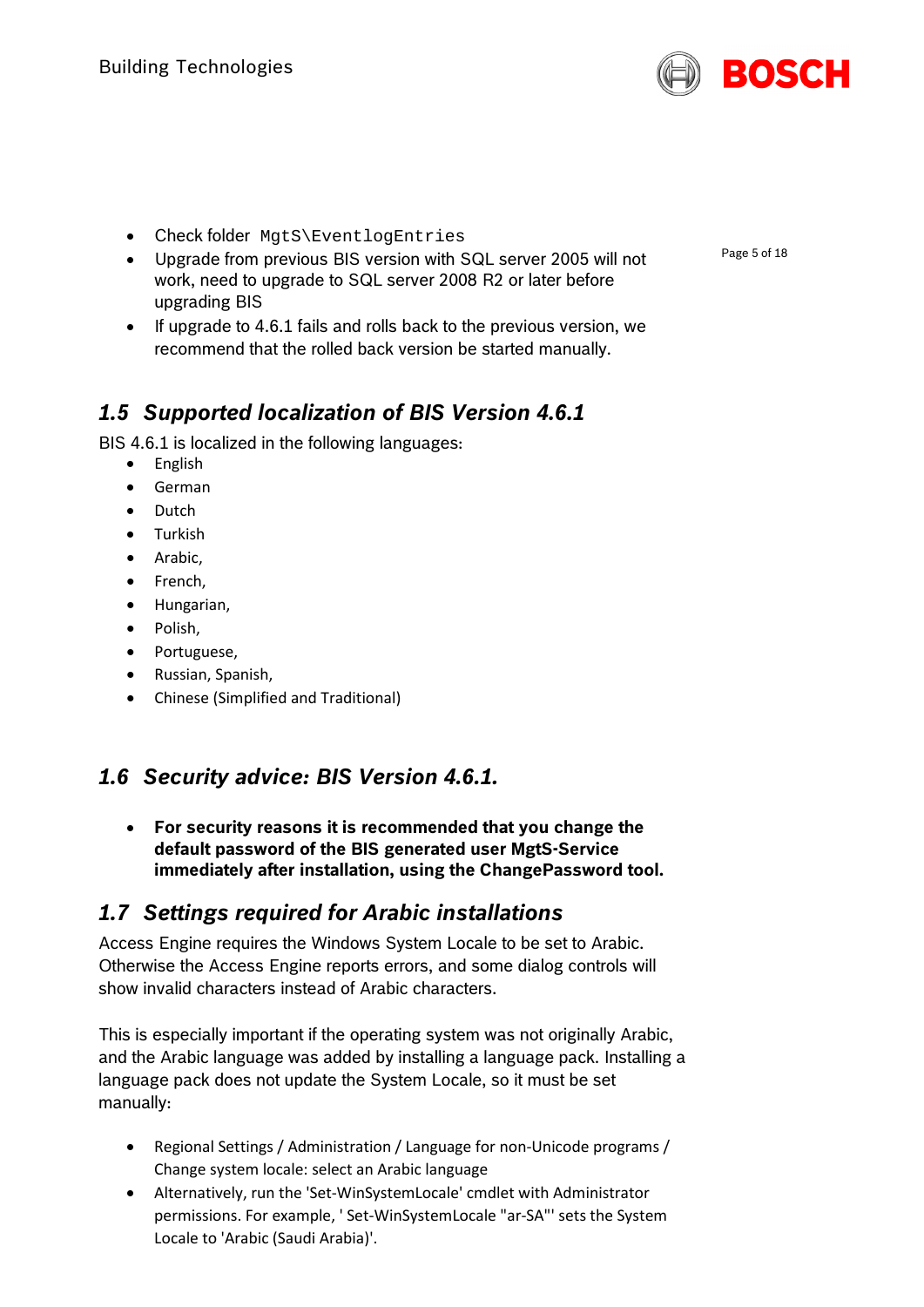

• Verify that the windows Gregorian calendar is configured and used.

Page 6 of 18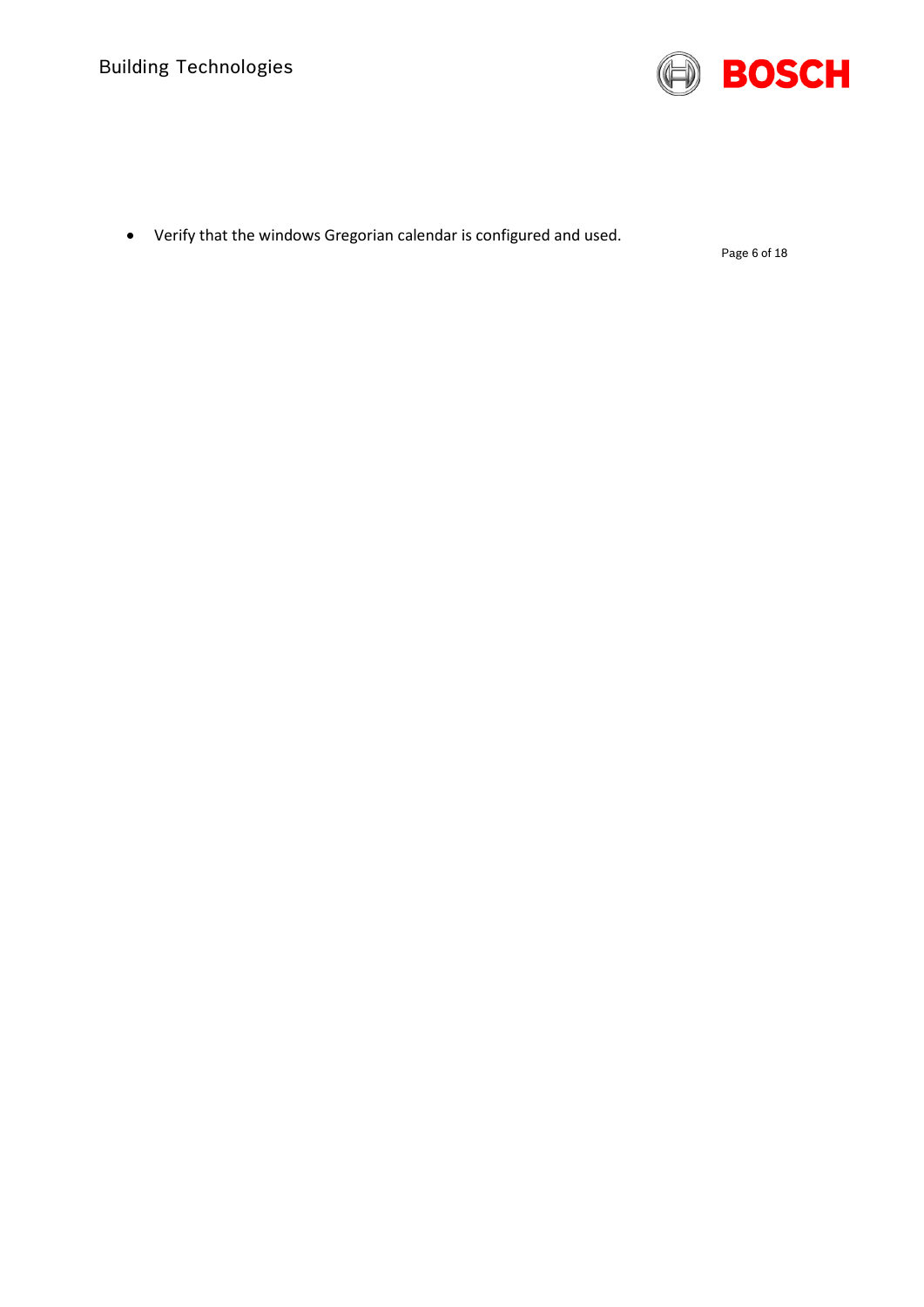

# <span id="page-6-0"></span>**2 New features in version 4.6.1**

**Note:** The limitations cited in this document are the maximum values that we have tested at the time of publication. They do not necessarily reflect the absolute maxima for the system.

# <span id="page-6-1"></span>*2.1 Platform*

## **2.1.1 Newly created operators have "No authorization" by default**

In accordance with the principles of *Security by default*, and the minimization of operator privileges: whenever a new operator is created then the void authorization **No authorization** will be assigned to him by default. Assign a non-void authorization to any new operators to enable them to access and modify the BIS system.

#### **Note on naming-clashes:**

• If a BIS system with a version earlier than 4.6.1 contains by chance a user-defined authorization named **No authorization**, then after upgrading to 4.6.1, there will be both the user-defined and the system defined authorizations called **No authorization**. This would cause serious problems.

**Workaround**: Rename or delete the user-defined **No authorization**.

## **2.1.2 Workstation-based authorizations for operators**

By default an operator's authorizations apply to all workstations. As of this version, authorizations can optionally be made dependent on the workstation where the operator is logged on.

#### **Note:**

- If workstation-based authorization has been selected for an operator, then they will only be able to log on to workstations for which they have explicit authorization.
- The BIS server machine itself counts as a workstation.
- If the BIS server or another workstation has multiple definitions in the system, then the order of preference for finding workstation-based authorizations is the following:
	- 1. Local IP address (127.0.0.1)
	- 2. localhost
	- 3. IP address
	- 4. Hostname

### **Limitation:**

• Active directory operators cannot be configured for workstation-based authorization.

• Only IPV4 is supported.

Page 7 of 18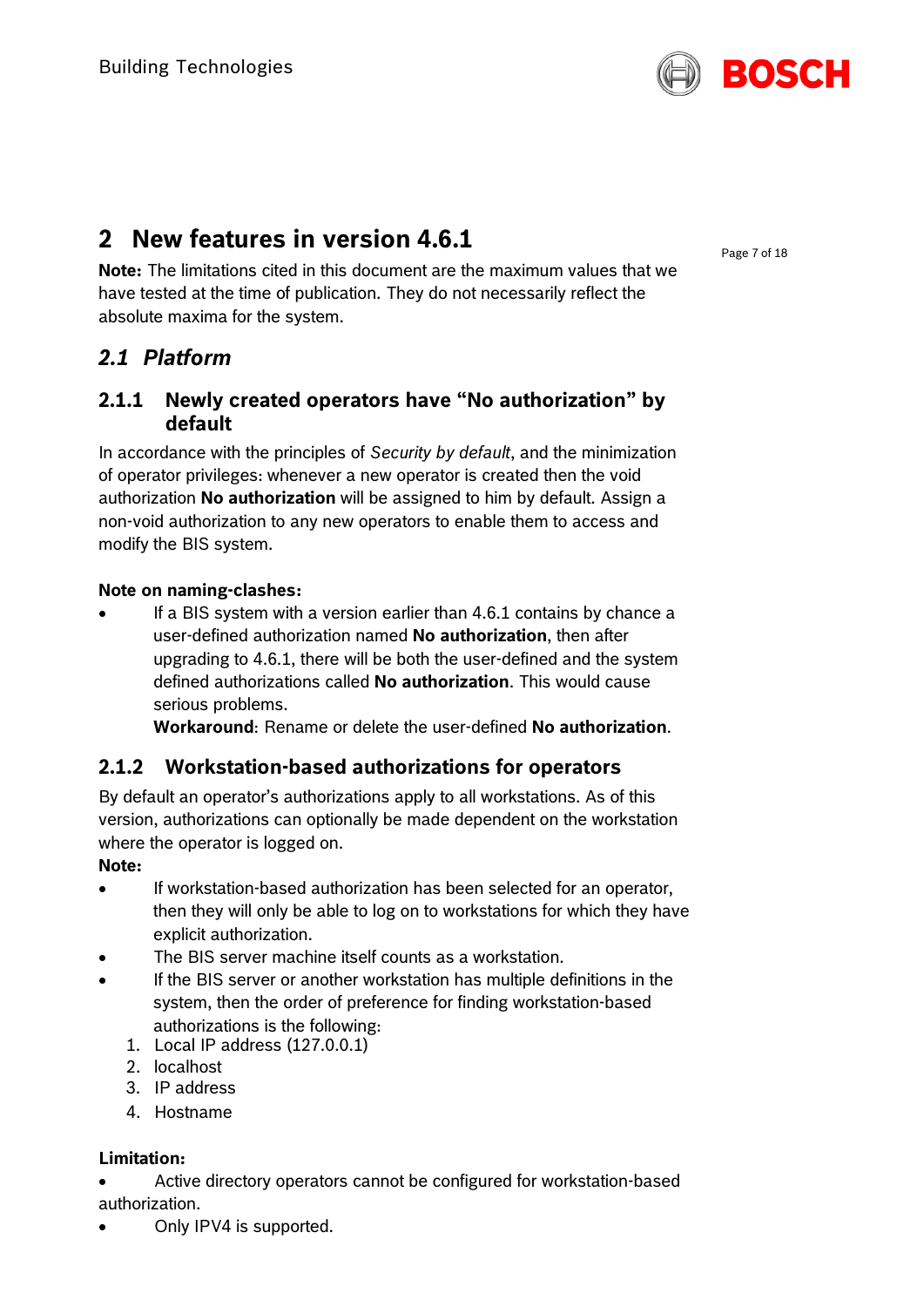

### **2.1.3 Access to the Event log from the BIS client is itself recorded as an event**

Page 8 of 18

This event will be generated every time any operator clicks the event log button.

**Note:**

• Sometimes the event log display may lag behind the incoming events and require a manual refresh.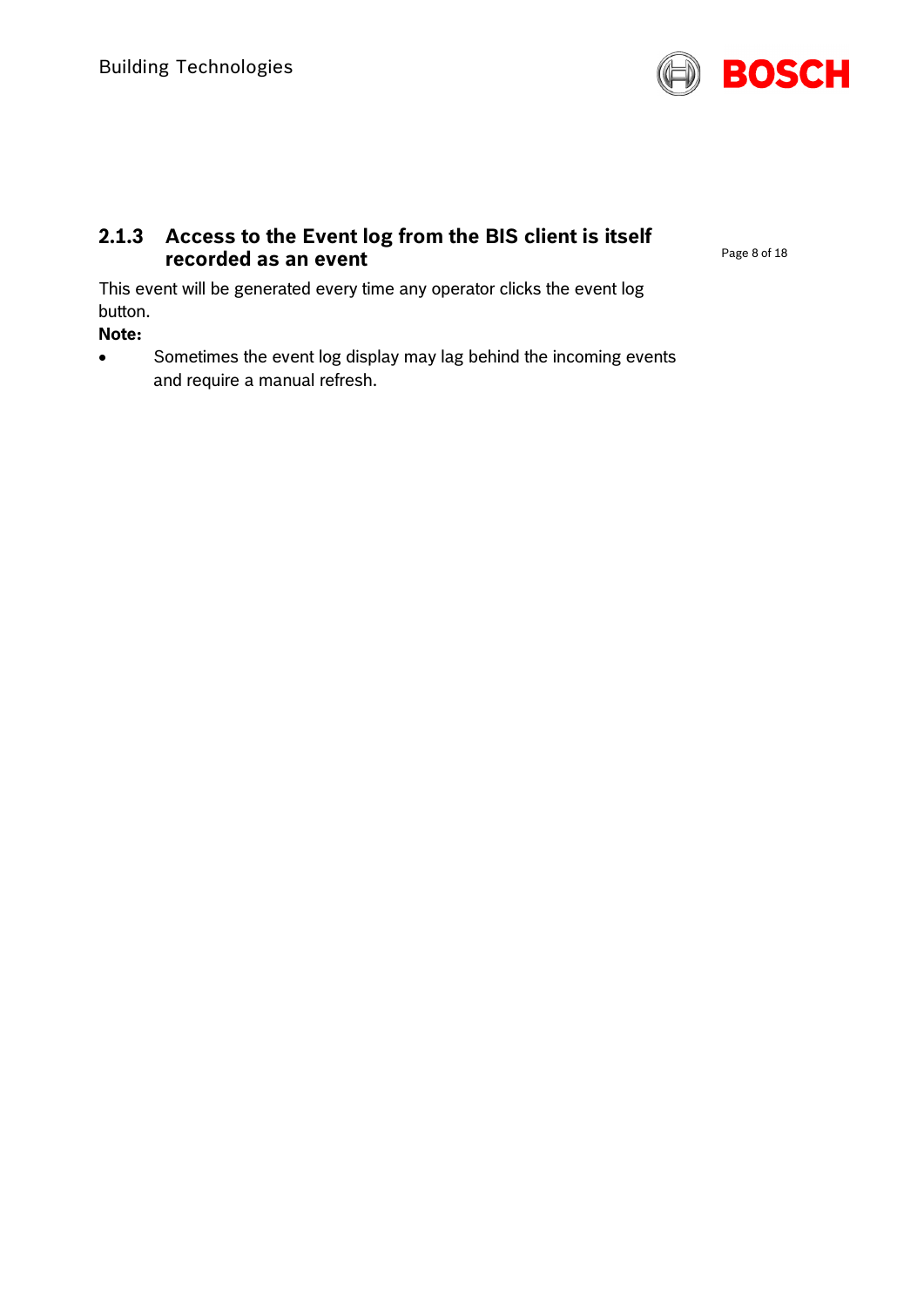

# <span id="page-8-0"></span>*2.2 Access Engine (ACE)*

### **2.2.1 Integration of PCS Intus controllers for palm vein readers**

PCS controllers, with up to 2 palm vein readers each, can be configured per MAC to provide additional biometric verification for other readers of the same MAC. This additional biometric verification is only available if the whole ACE system is running and online.

The palm vein pattern needs to have been enrolled, that is assigned to a cardholder, using a separate palm vein reader configured as dialog reader. The ACE **Persons** dialog contains a special tab to enroll the palm vein patterns. Up to 2 palm vein patterns can be enrolled per person. The patterns

are saved in the ACE database only.

# **2.2.2 BIS integration**

The BIS provides two additional ACE commands for configurations containing palm vein readers:

- **Palm vein verification on**
- **Palm vein verification off**

For the PCS palm vein devices in the BIS device tree, messages like SABO\Online\Offline and verification requests are sent by ACE.

## **2.2.3 Encryption of PCS interface and password**

The communication between DMS and PCS controller is encrypted for ID verification, but not for enrolment.

During configuration of the PCS controller (with the PCS tool) you can define a password.

This password has to be entered if you define a new PCS reader on the controller.

## **2.2.4 PCS controller license**

Palm vein scanner devices must be licensed before the devices can be set up in ACE.

# **2.2.5 Limitation**

The combination of fingerprint and palm vein verification at the same W2 fingerprint reader is not configurable.

## **2.2.6 Supported PCS hardware and firmware**

At BIS 4.6.1 PCS palm vein controller *INTUS PS Controller V / Type S3840- 525* with firmware version 12.6 or 12.7 is supported. Firmware ID is "INTUS PS IV/V OSDP /Type S3841-035"

Page 9 of 18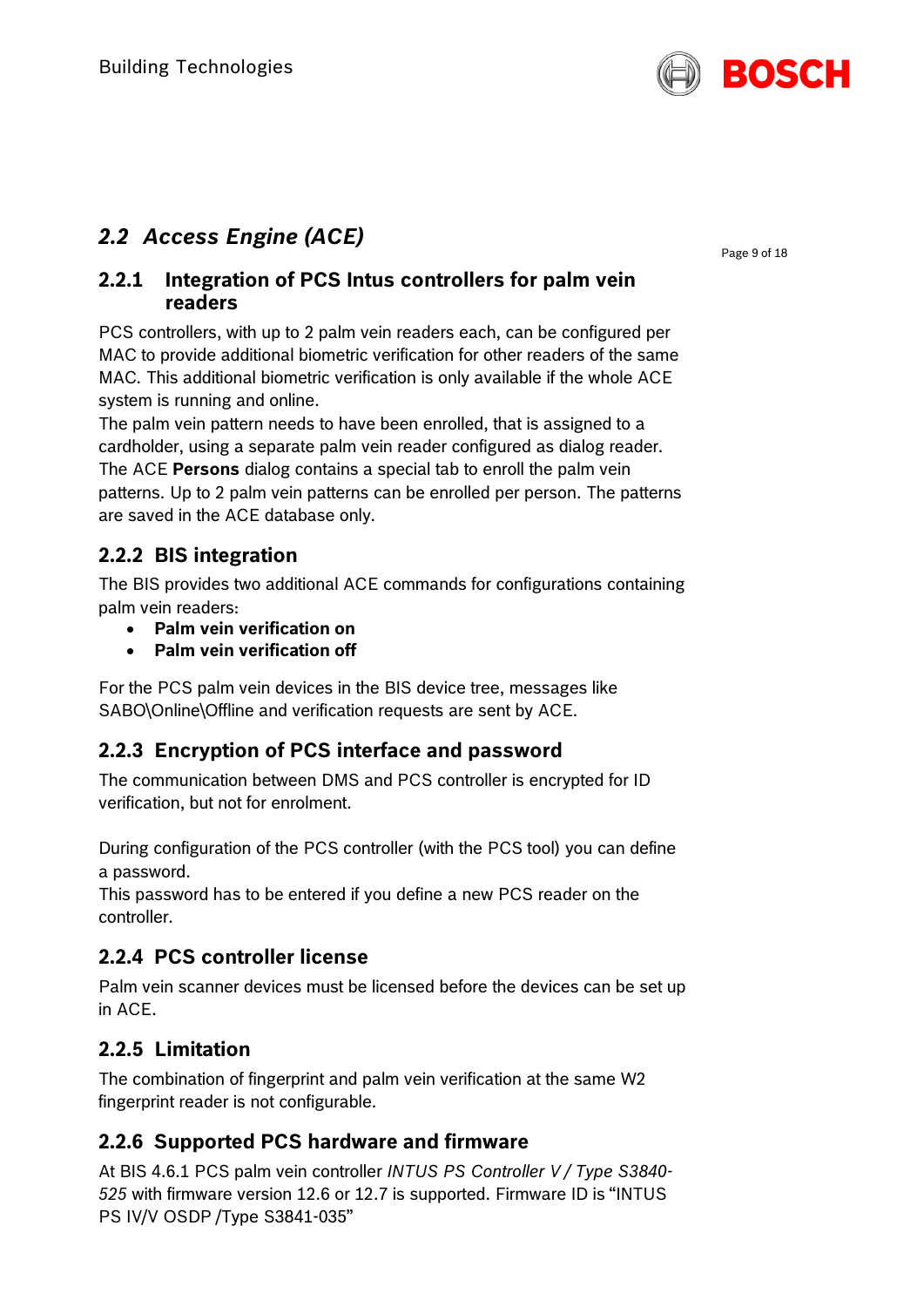

# **2.2.7 Temporary cards**

A temporary card is a temporary replacement for a card that has been misplaced by a regular cardholder. It is a duplicate that contains all the authorizations and limitations of the original, including rights for offline doors. To prevent abuse, the system can optionally block one or all of the cardholder's other cards for a limited period, or until unblocked manually. *Temporary cards are therefore unsuitable for use as visitor cards.*

Limitations:

- Do not use automatic reactivation of the original card with fingerprint readers or PegaSys offline doors.
- Currently the API can only be used to read temporary-card data, not to write or modify it.
- Data for 'temporary cards' is less detailed in ACE reports than in the cards dialog (#215890).

# **2.2.8 Inactivity limits for authorizations**

The authorization dialog contains an additional field **Inactivity limit**. This is a timed period of between 14 and 365 days. If an assignee of this authorization fails to use it within the defined period, then they will lose it. Each time the assignee uses the authorization, the timer restarts from zero. Notes:

- This feature is not available for visitors.
- A combination of authorizations with inactivity limit and bound profiles (where authorizations are fix set to a personal type of persons) is not possible. The configuration of such combinations is prohibited and cannot be saved in the ACE dialogs.

# **2.2.9 Enabling random screening from BIS client**

The BIS client provides two new commands for ACE card readers:

- **Random screening on**
- **Random screening off**

A prerequisite is that random screening has already been fully configured in the device editor for the readers concerned.

# **2.2.10 Editing an area count from the ACE dialogs**

The ACE dialog under **Systems** >**Areas** allows suitably authorized operators to set a limit to the number of persons allowed in an area.

# **2.2.11 Deister Key Cabinet and multiple access cards**

If Deister key cabinets are licensed, **and** if persons can have multiple access cards in your configuration, then the **KeyCabinet** option is initially assigned

Page 10 of 18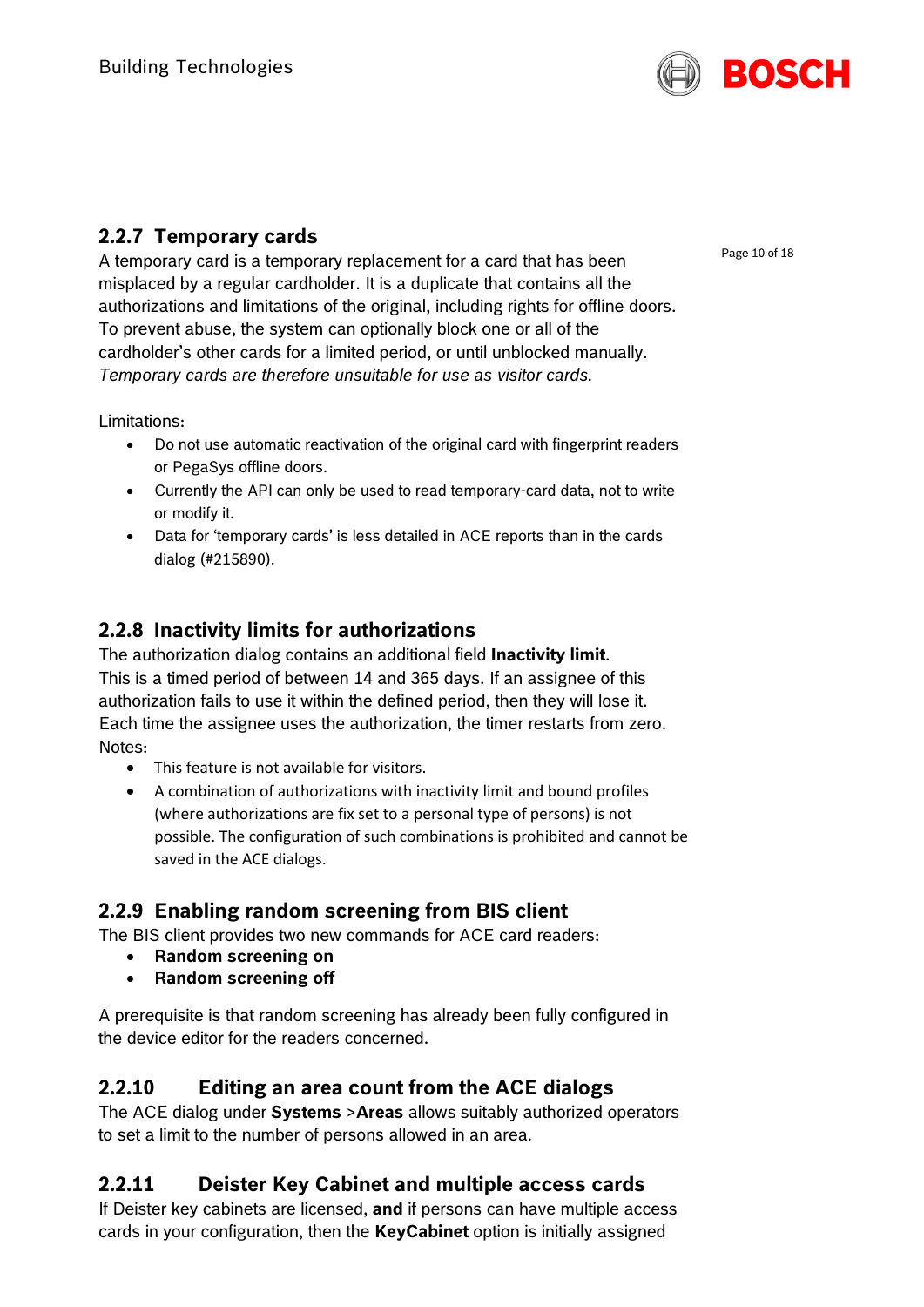

to the first card of type **access card** in a person's card list (**Personnel data > Cards** ).

Use the same **Cards** dialog to assign the **KeyCabinet** option to a different access card if desired.

If a person has only one card, then the **KeyCabinet** option is assigned to this.

# **2.2.12 Additional customizable HTML tab page in Cards dialog**

An HTML page can be displayed in a separate tab in the ACE **Cards** dialog. This HTML page can display cardholder data that is retrieved by SQL statements from the ACE database.

In order to view this HTML tab an operator requires a special authorization in the Cards dialog.

The html page for display (a local file or one from an external web server) must be created and configured before in the registry of the ACE server. For more details, see the white paper, "How to configure the HTML display".

### **Security advice:**

Ensure that any HTML pages you write for this tab conform to established security standards, in order to avoid exposing your system to attack.

# **2.2.13 DOP states recovered after power failure**

A DOP (= digital output) can recover its previously configured state (on/off) even after a power failure.

- A cold start of the MAC will not change the configured DOP.
- After an AMC cold start (or power failure) the DOP state is reset directly after re-initialization (or power up).

# **2.2.14 ACE API**

Applications using API from BISACE V4.6 are compatible with BISACE 4.6.1. Changes to the API are documented in detail in the files,  $ACE$   $API$ . docx and ACE API Database- xxx.pdf.

## **2.2.15 W2 fingerprint reader - new mode: Finger or card**

The W2 fingerprint reader has a new mode: **Finger or card**. If so configured, fingerprint patterns are downloaded to the reader, and the cardholder can use either their card or their finger for access.

Note that at least one card must be assigned to the cardholder in order for them to use **Finger or card**.

Page 11 of 18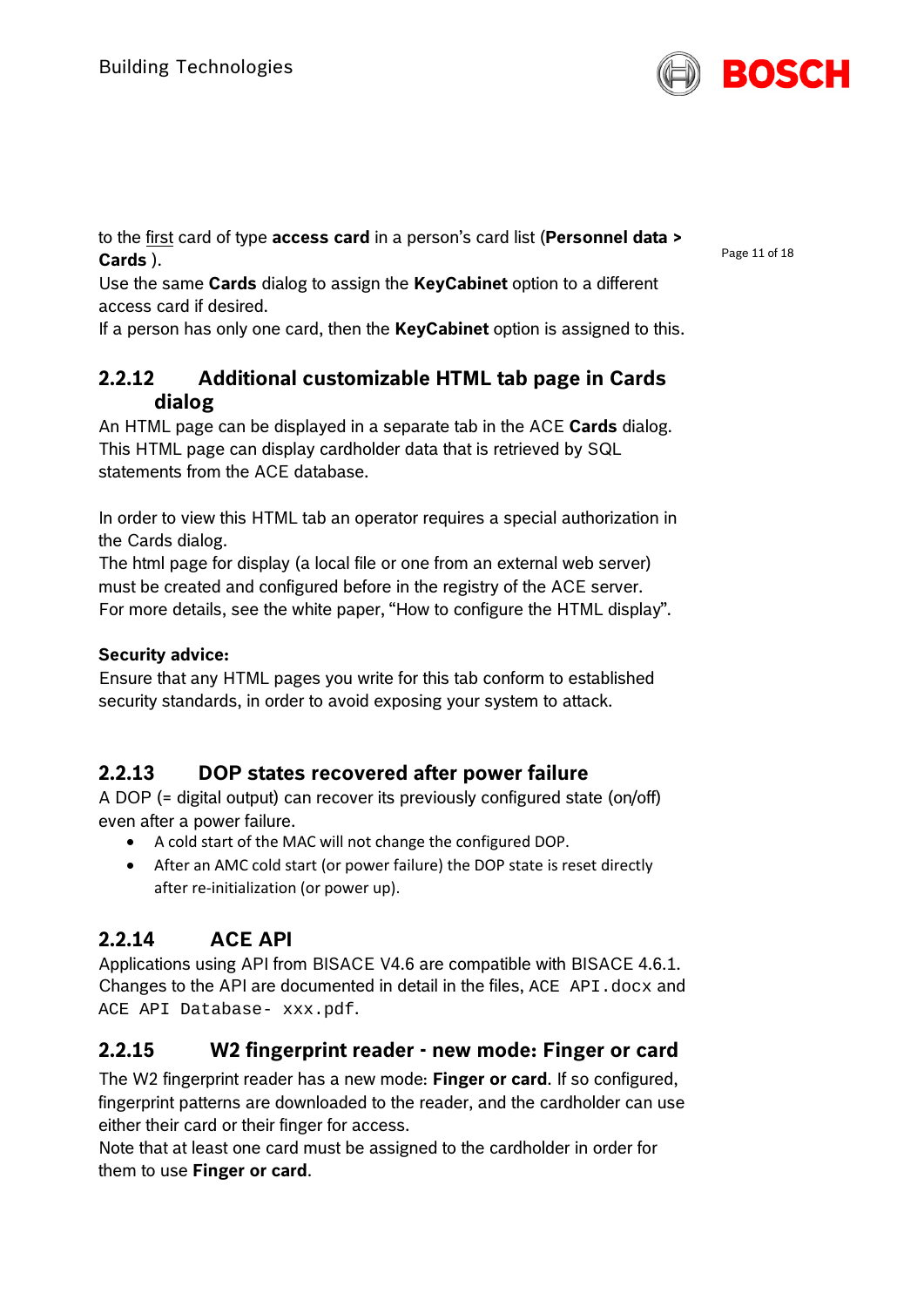

# **2.2.16 MAC demotion in hierarchy**

In hierarchical systems the additional MACs can be demoted from higher to lower system levels.

Limitation:

• MACs that govern parking lots or elevators cannot be demoted in this way (#217057).

# **2.2.17 New enrolment reader firmware**

The new firmware for the dialog reader 'Lectus Enroll 500' supports the reading of CSN\Bosch and MIFARE Classic\Desfire badges in one step. The ACE dialogs no longer support older firmware versions, but upgrade files and documentation are located in the \ACE\AddOns\AdmittoFirmware directory of the BIS setup medium.

Page 12 of 18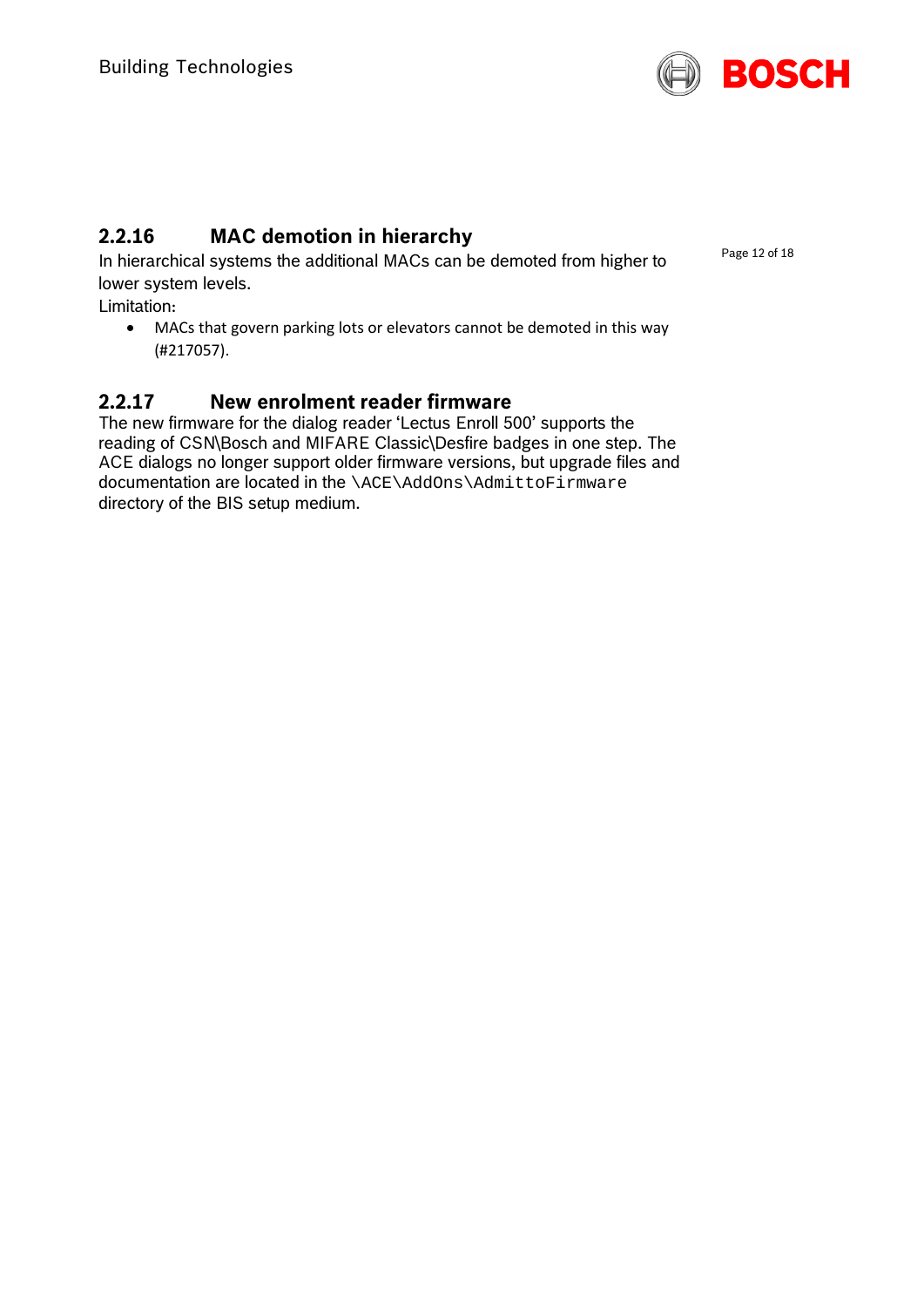

# <span id="page-12-0"></span>**3 Resolved issues in BIS version 4.6.1**

Page 13 of 18

# <span id="page-12-1"></span>*3.1 Platform*

### **#186441 CFS: BVIP OPC scanning of devices not correct**

The BVIP scanning tool now correctly scans unknown device types and add them to the supported type list upon selecting the unknown device.

### **#186442 CFS: BVIP OPC not detecting camera type Flexidome 5000 MP correctly**

The BVIP scanning tool now correctly scans unknown device types and add them to the supported type list upon selecting the unknown device.

### **#197348 CFS: Configuration corrupted if OPC sends characters which are reserved in XML**

Device and detector type inputs are validated when retrieved from the OPC server. If any XML-reserved characters (e.g. "<" or ">") are present in the input, then those entries are not imported into BIS and an error is logged.

### **#209828 CFS: configuration browser stopped sometimes when copying triggers**

It is now possible to copy and paste triggers of all the types.

### **#209990 CFS: New detectors are missing**

If any events or state changes are received from a device, and that device is not present in configuration, then that device will now be added automatically.

### **#205916 CFS: Configuration Browser address numbering**

The maximum address number in BIS is 2147418112, hence from LSN it will no longer be possible to create a higher address than this. If an existing configuration contains an unsupported address, then it can be deleted in the Configuration Browser.

## **#216286 CFS: Logging folder on different drive**

All BIS logging will be done in  $C:\S3K\_{\text{Logging}}\$  folder irrespective of the BIS installation path.

# <span id="page-12-2"></span>*3.2 Access Engine (ACE)*

# **#182835 CFS: AMC - "Battery OK /NOT OK" not shown correctly**

AMC Battery OK /NOT OK states are now shown correctly.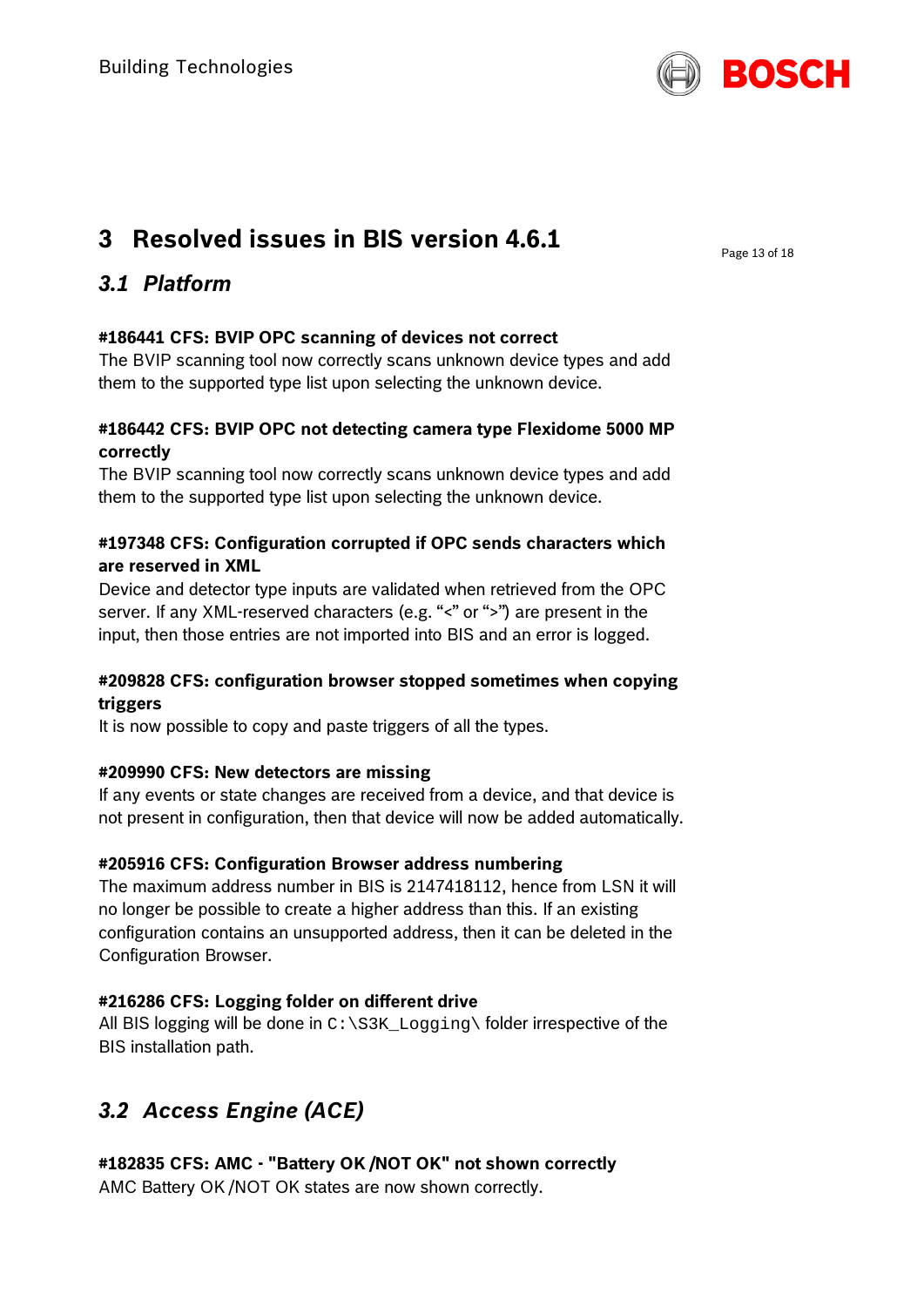

Page 14 of 18

#### **#186461 CFS: Authorization names are now unique**

Issue resolved whereby authorizations with identical name were defined on different MACs.

#### **#192199 CFS: Wrong export to reserved fields 2, 3**

If the ID of a reserved field is larger than 1 its contents are no longer copied to fields 2 to 3.

#### **#200042 CFS: Report: Area Muster List**

Area handling has been improved for cases where an area is selected in report **Area Muster List**

#### **#206023 CFS: Audit trail shows card numbers with 10 digits.**

In Audit Trail menu on Access Engine, 10 digit card numbers starting with 22XXXXXXXXX are now supported.

#### **#212333 CFS: Upgrade - BIS 3.0 to BIS 4.6 , cardholder photos**

Cardholder photos are now correctly migrated when BIS is upgraded from BIS 3.0 to 4.6.1

#### **#213216 CFS: Improved database restoral prevents problems when creating reports**

#### **#140540 CFS: Valid from and Valid until date on authorizations**

Authorization handling corrected for cases where start and end dates of an authorization are set for different MACs.

#### **#181468 CFS: PegaSys: visibility of time model names improved**

After creation of PegaSys time models, names of time model entry are now visible in lists when the line is selected.

#### **#195778 Local antipassback for offline AMC**

AMCs now support antipassback correctly in cases where the AMC has been configured not to query the MAC, that is, where timeout is set to zero (ADDTIME=0)).

#### **#207608 More than 9 MACs in one system**

More than 9 MACs can now be connected to one system without problems.

#### **#204197 Improved synchronization of logging time stamps**

Synchronization between log time and access time has been improved for cases where the systems are offline.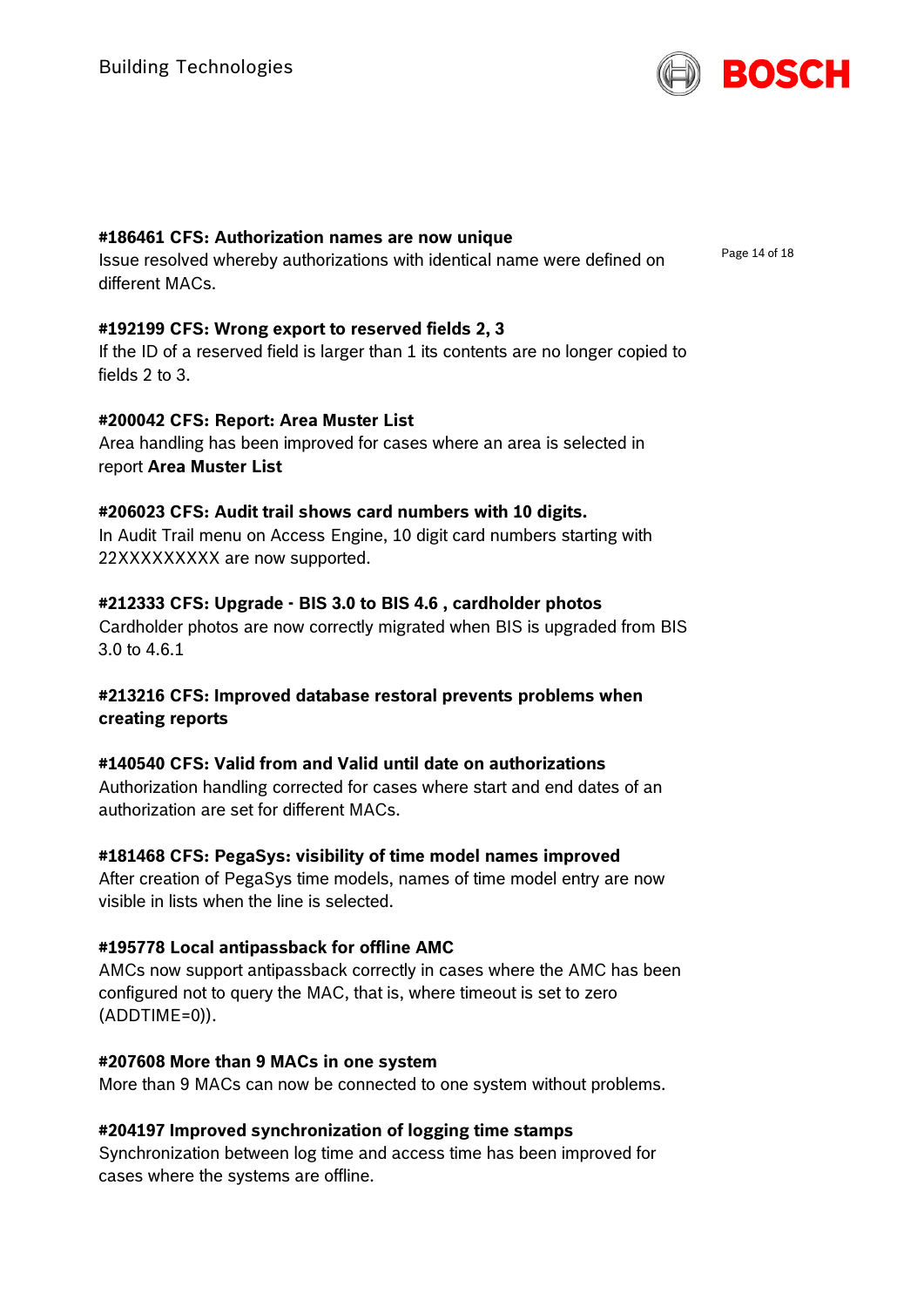

### **#205518 Access to help file improved for badge designer**

Help file access is improved for badge designer.

Page 15 of 18

#### **#206126 SimonsVoss integration: Improvements in the handling of line states**

The handling of states has been improved, so that only the first reader in a door updates Access Engine.

### **#207504 Redundant MAC: Improvements in failover**

Improved the reliability of the failover between MAC and RMAC. In rare cases the failover was not executed correctly.

### **#215362 Performance of logging improved**

Unnecessary logging has been disabled by default, in order to improve performance in systems with many MACs Note: if requested by technical support telegram logging can be reactivated for any MAC-<number> in the system parameter editor:  $ACSP$ -<number>  $\rightarrow$  EnableTLG. @value=true

### **#208294 CFS: SACARDs (locking system cards) created even without PegaSys option being set**

PegaSys cards are no longer created unless the PegaSys option flag is selected.

### **#215837 CFS: OPC customer-specific attributes in reserved data fields**

Customer-specific OPC attributes can now be written to customer-specific personnel data fields.

### **#205210 DlgMgrAX - failure to set AM/PM correctly for PegaSys**

PegaSys now always receives the correct AM/PM value from ACE.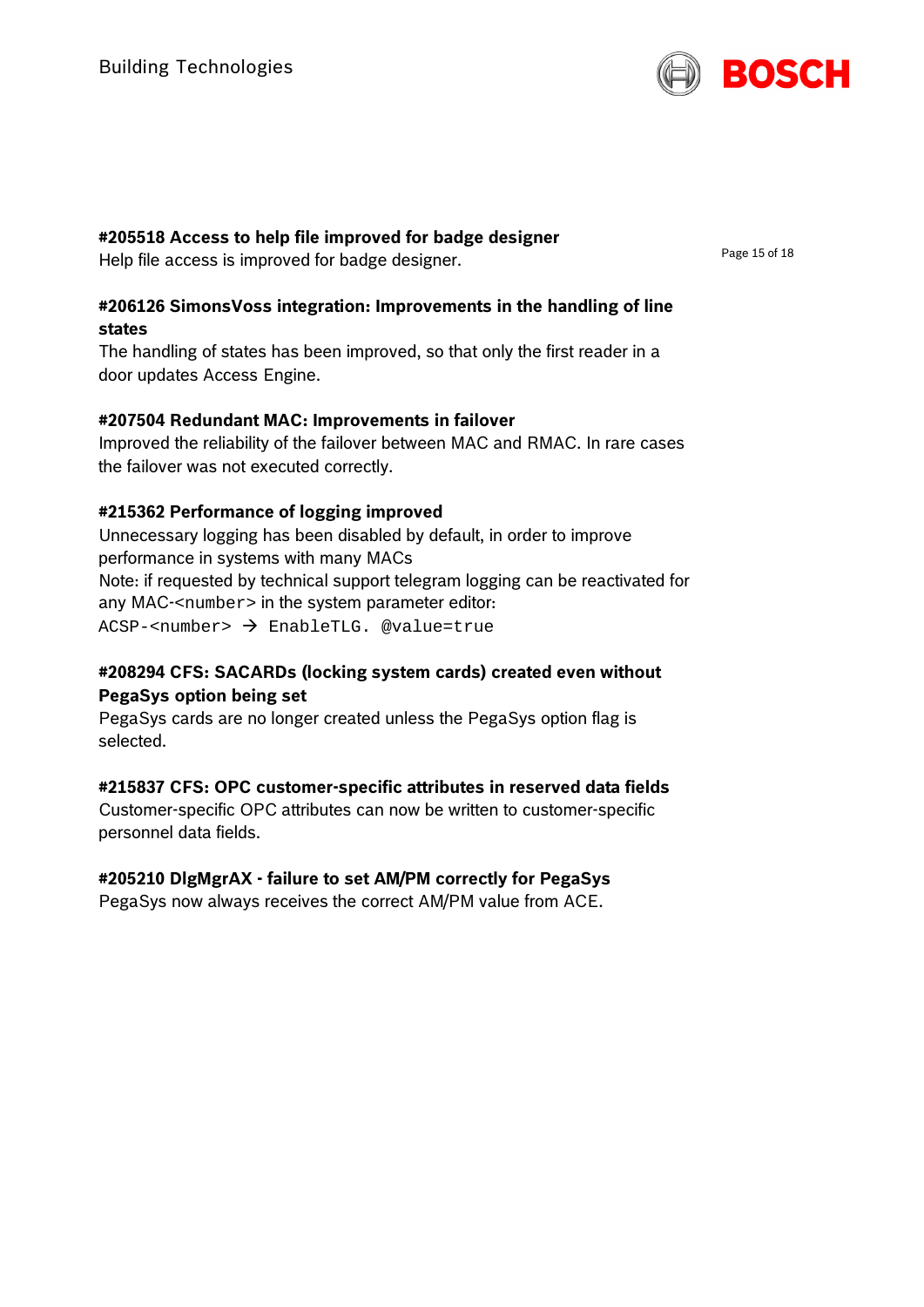

# <span id="page-15-0"></span>**4 Known limitations in BIS version 4.6.1**

Page 16 of 18

# <span id="page-15-1"></span>*4.1 Platform*

**#199188** If HTTPS is enabled for audit trail and an upgrade (modify/repair) is performed, the service does not start after the upgrade.

**Workaround**: Disable HTTPS before upgrade or do not enable HTTPS until after upgrade. Batch files for enabling and disabling HTTPS can be found on the BIS installation medium under: \Tools\HttpsForBIS\

#188581 A1 BISAudit TrailWatcher service blocks update of the BIS-ACE

**Workaround**: End the task of AuditTrailFilewatcherservice.exe in the task manager before the upgrade.

**#181056** Prerequisites window shows "Windows 10" on Windows Server 2016 PC **Workaround**: This message can safely be ignored.

**#178991** There is no warning during setup if there is insufficient space for the 4GB audit trail database.

### **#169416 .NET 4.6 is not supported. Use .NET 4.6.2 instead**

If additional software is installed on the BIS server, and that software includes .NET 4.6, then remove .NET 4.6 and upgrade to .NET 4.6.2.

### **#170194 Post installation document**

From BIS version 4.2 onwards, the post installation document will be only available in English for all the language installations.

### **#218935 BVIP scanning tool is not supported in French**

The BVIP scanning tool will not be supported in the French language. Request technical support if a French localization of the BVIP scanning tool is required.

### **#219205 BVIP configuration tool issue in Chinese Traditional language**

The BVIP Config-manager buttons: **Save Configuration**, **Help** and **Exit** are not visible. **Workaround:** Close the tool by clicking the **X** button in the top-right corner of the window. Use the popup window to save the configuration or discard the changes.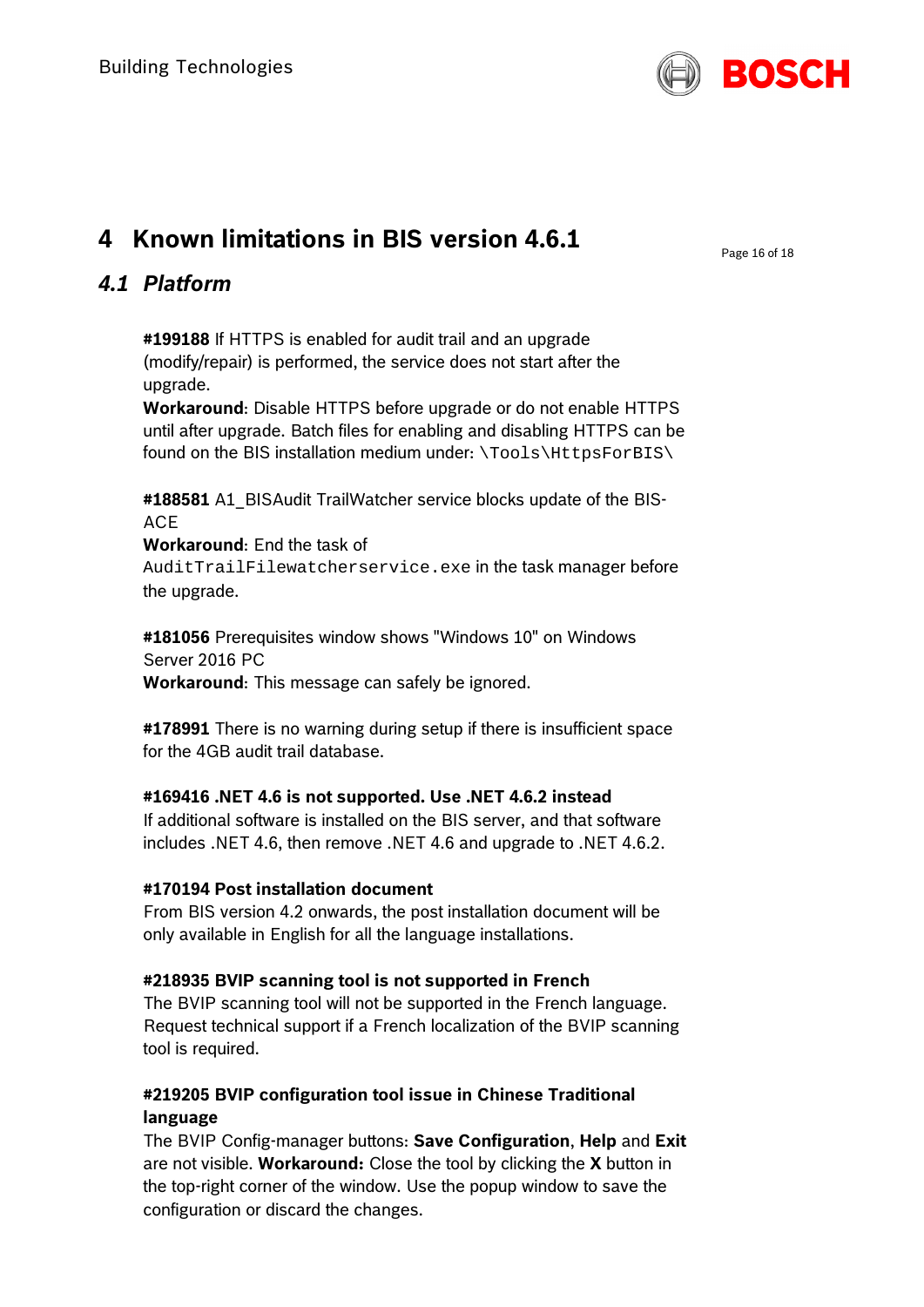

# <span id="page-16-0"></span>*4.2 Access Engine (ACE)*

Page 17 of 18

#### **#184154 Fingerprint Reader: Wiegand green LED is OFF after red LED is triggered by AMC (for some card types)**

In Wiegand mode for the card types MIFARE Classic CSN, iClass, EM, Prox the green LED is not shown, even if set permanent open by the controller when an unauthorized card is used.

#### **#199275 & #202554 Instability of the BIS client after enrolling a card in the ACE dialogs**

This rare instability can happen only if no dialog reader is selected. **Workaround**: Select a dialog reader before enrolling.

## **#199503 Instability of the BIS-Client when trying to record a fingerprint after the reader has lost its network connection**

During fingerprint enrolment the enrolment do not disconnect the reader from the network.

#### **#195988 Fingerprint reader BioEntryW2: Disable reader beep does not mute the sounder completely**

Even if the beep for the reader is disabled in the configuration, the sound generated by the FP reader in the moment the finger is successfully read, is still audible.

#### **#206393 Sequence monitoring mode 1 does not function correctly when a SimonsVoss lock goes offline**

In Access Sequence Monitoring mode 1, monitoring should be deactivated when a lock goes offline. This deactivation is currently not functioning in the case of SimonsVoss SmartIntego devices.

#### **#206988 SimonsVoss delete construction Whitelist**

If a construction whitelist was used before integrating with ACE then the MAC is not always able to delete the construction whitelist. **Workaround**: Delete the construction whitelist manually.

#### **#216031: Reader state "Random screening" does not follow the settings in the Configuration Browser**

The on/off states for "Random screening" and "Palm vein verification' in the Configuration Browser are not shown in the BIS Client.

#### **Guard tour and SimonsVoss readers**

The guard tour may be configured using SimonsVoss readers but the card-registered messages are not sent, so these readers are currently not supported for guard tours.

#### **SignoPad**

If a SignoPad from company Sigma is used with Windows 10 the drivers must be installed.

See<https://www.signotex.com/download/treiber/twain-wia-treiber/>